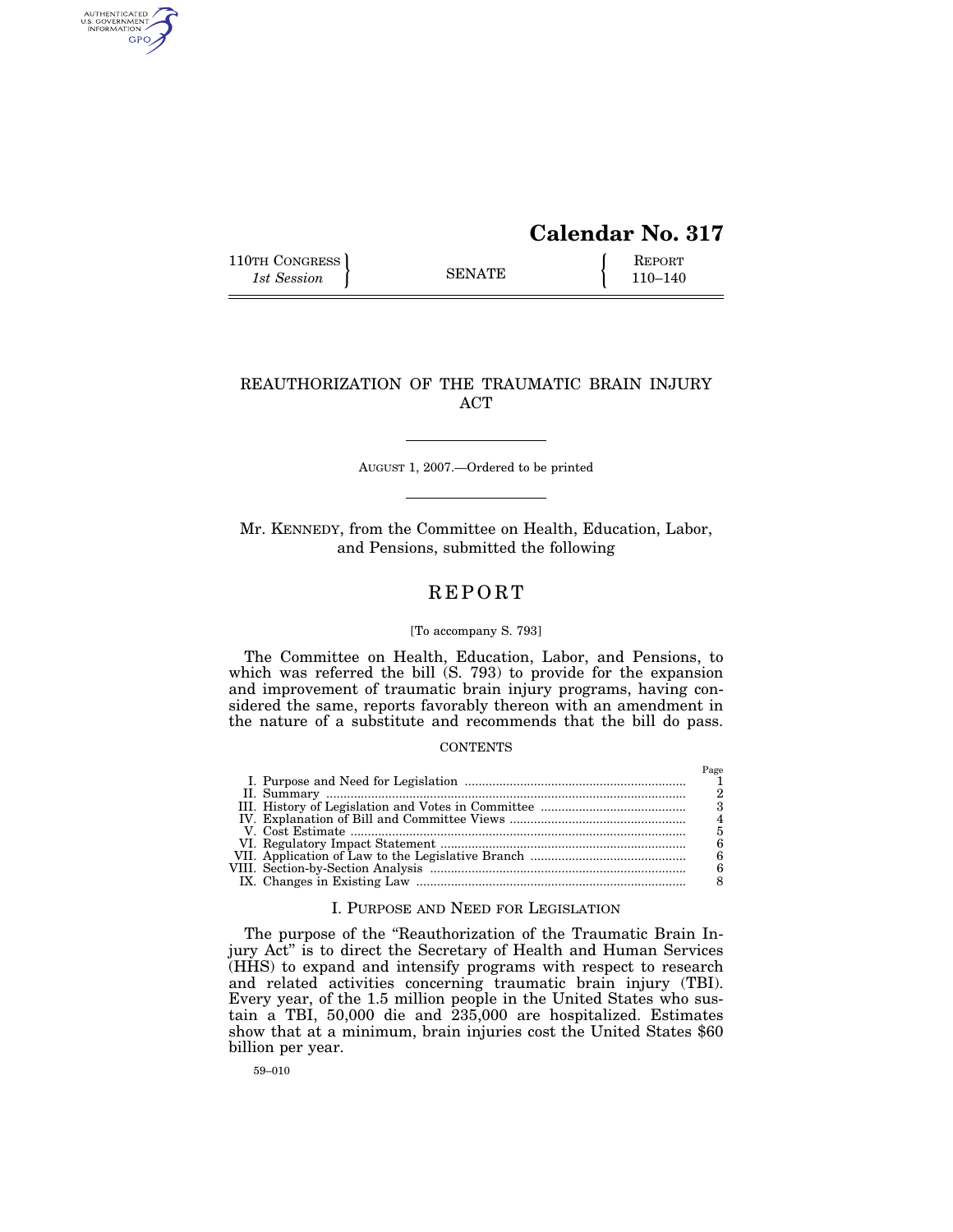TBI is defined as brain damage from externally inflicted trauma to the head resulting in significant impairment to an individual's physical, psychosocial, and/or cognitive functional abilities. According to CDC, brain injuries are among the most likely types of injury to cause death or permanent disability. People ages 15 to 24 years and those over age 75 are the two age groups at highest risk for TBI. Motor vehicle accidents, sports accidents, falls, and violence are the major causes of TBI. Whereas motor vehicle accidents and violence, such as firearm assaults and child abuse, account for 70 percent of TBI in the overall U.S. population, falling is the major cause in people aged 75 years or older.

TBI is also caused by explosives, and medical experts have described it as the signature wound of the Iraq war. Up to two-thirds of injuries in the Iraq war may be brain injuries.

Long known as the silent epidemic, TBI can strike anyone—infant, youth, or elderly person—without warning and with devastating results. It is particularly common among young males and people of both sexes who are 75 years and older. TBI affects the whole family and often results in huge medical and rehabilitation expenses over a lifetime.

TBI is different from other disabilities due to the severity of cognitive loss. Most rehabilitation programs are designed for people with physical disabilities, not cognitive disabilities that require special accommodations. Finding needed services is typically a logistical, financial, and psychological challenge for family members and other caregivers, because few coordinated systems of care exist for individuals with TBI. The passage of the Traumatic Brain Injury Act of 1996 has improved TBI service systems at the statelevel and also increased the overall visibility of TBI. However, more work needs to be done at both the national and State level to build an effective, durable service system for meeting the needs of individuals with TBI and their families.

#### II. SUMMARY

The purpose of this legislation is to expand and improve programs that authorize activities related to TBI. With respect to TBI, the legislation authorizes three Federal agencies to carry out activities addressing TBI:

(1) The Centers for Disease Control and Prevention (CDC) carries out projects that reduce the incidence of TBI through research, public education, and a national education and awareness campaign, gives grants to States to operate TBI registries, and funds academic research supporting the development of registries.

(2) Supports basic and applied research conducted by National Institutes of Health (NIH).

(3) Health Resources Service Administration (HRSA) awards grants to fund State demonstration projects to improve access to health and other services and for protection and advocacy service systems.

## III. HISTORY OF LEGISLATION AND VOTES IN COMMITTEE

The Traumatic Brain Injury Act Reauthorization of 2006 was introduced by Senator Hatch for himself and Senator Kennedy on July 16, 2006. In an effort to promote injury prevention activities,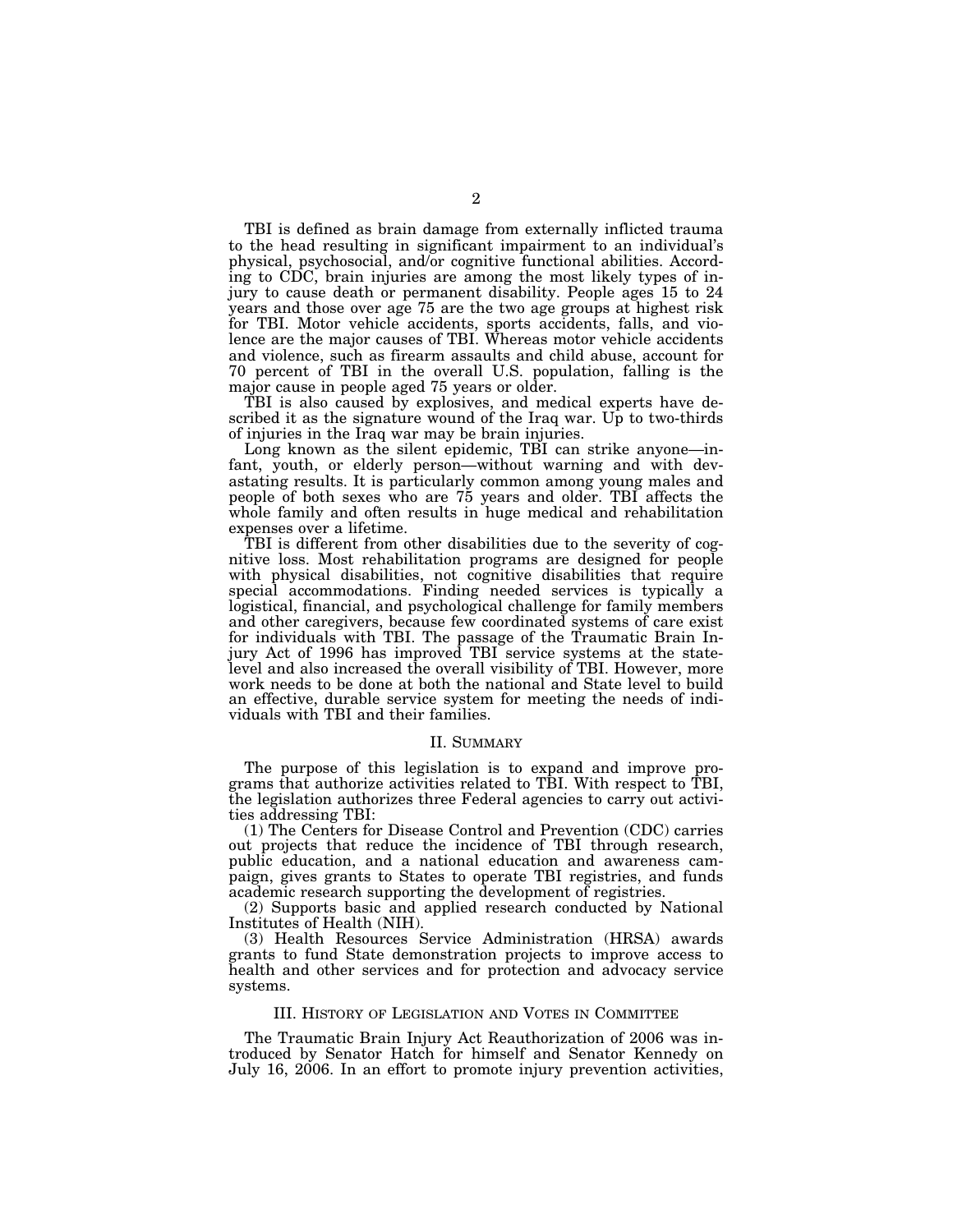the bill was included as part of package along with the Keeping Seniors Safe from Falls Act (S. 1531). The package was reported favorably by the committee on September 20, 2006; however, the package was not considered by the full Senate before the adjournment of the 109th Congress.

The original Traumatic Brain Injury Act, introduced by Senator Hatch for himself and Senator Kennedy, was signed into law (P.L. 104–166) on July 29, 1996. On September 20, 2000, Senator Hatch introduced the Traumatic Brain Injury Act Amendments of 2000 to reauthorize the program. The bill was included as part of the Children's Health Act (P.L. 106–310), which was signed into law on October 17, 2000.

### IV. EXPLANATION OF BILL AND COMMITTEE VIEWS

The Reauthorization of Traumatic Brain Injury Act directs the Secretary of HHS to intensify and expand the Department's efforts to prevent and treat brain injuries. The committee authorizes from 2008 through 2011 such sums as may be necessary for TBI programs administered by the Centers for Disease Control and Prevention (CDC), the Health Resources Service Administration (HRSA) and the National Institutes of Health (NIH).

Minor changes are made to TBI activities administered by CDC and NIH to improve prevention and research activities. A collaborative study between CDC and NIH is authorized to determine the incidence and prevalence of TBI; collect, maintain and report national trends; identify common therapeutic interventions; and develop practice guidelines. The committee also sees it necessary for other Federal agencies such as the Department of Defense (DOD), which conducts TBI research, to be consulted for the report. This will more effectively coordinate and maximize efforts at the Federal level to better understand TBI.

The HRSA grant program was amended to improve access to rehabilitation and other services related to TBI. Recognizing that TBI is a leading cause of death and disability among American Indians/ Alaska Indians, tribal communities are eligible to apply for grants. The efficiency of protection and advocacy grants is strengthened by directing HRSA and Administration on Developmental Disabilities (ADD) to coordinate data collection related to services. Payments for grants shall be distributed no later than October 1 of each fiscal year.

Although the committee does not have jurisdiction over military issues, the committee is concerned about the impact of TBI on military personnel. In prior conflicts, TBI was present in at least 14– 20 percent of surviving combat casualties; preliminary data regarding the current conflict in the Middle East suggests that this number is now much higher. TBI is a major cause of life-long disability and death; and certain military assignments carry above-average risk for TBI.

The committee recognizes the efforts of the Defense and Veterans Brain Injury Center (DVBIC), a collaborative program of the Department of Defense and the Department of Veterans Affairs that integrates clinical care with applied research, treatment and training at seven Department of Defense and VA hospitals and two civilian partner sites.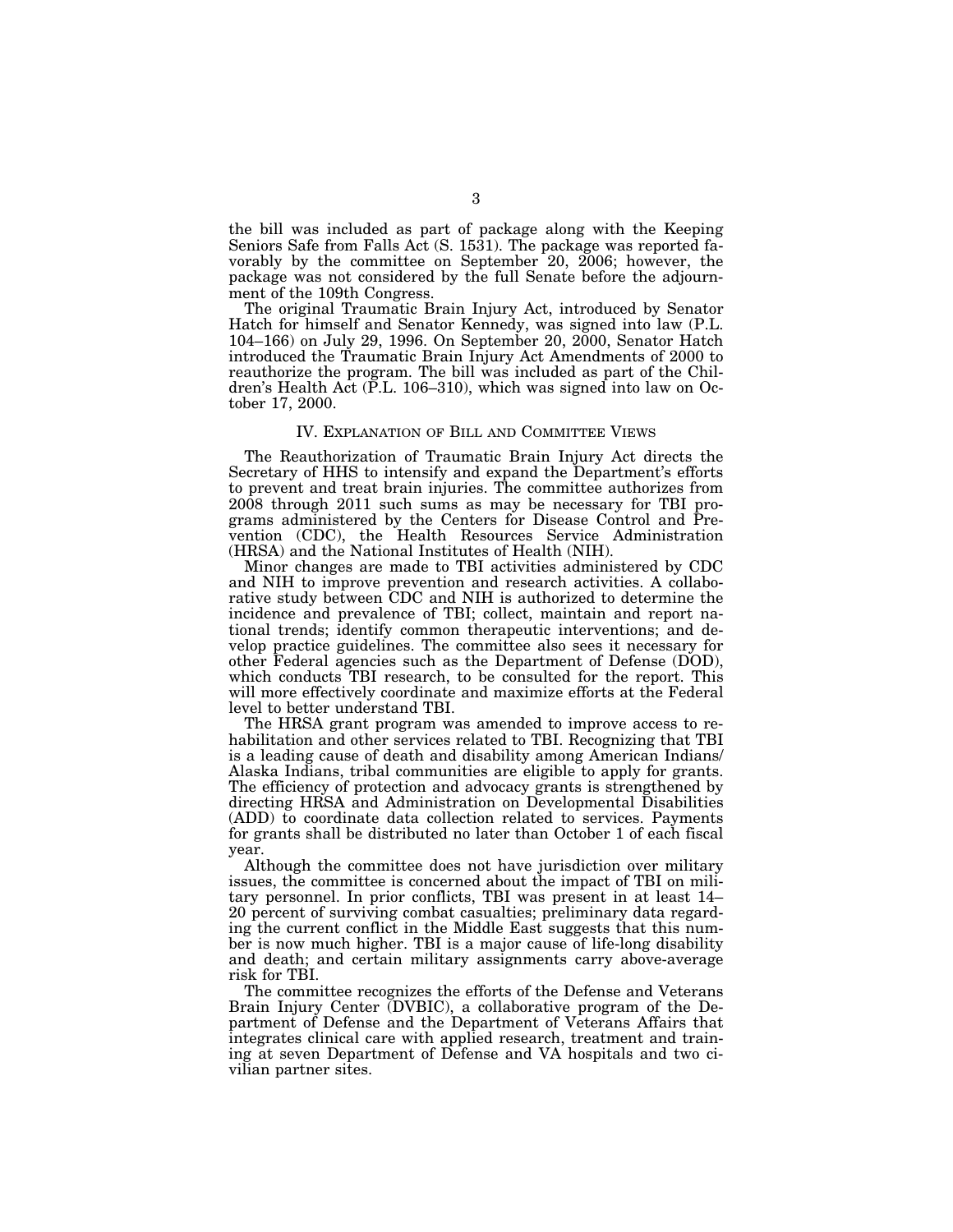In order to gather more information about the growing impact of traumatic brain injuries on our soldiers, two studies are authorized. The act authorizes a CDC study in collaboration with NIH, DOD, and VA to identify methods of improving data collection and collaboration of registries, and a GAO study is requested in order to determine the extent to which soldiers who have sustained a TBI are being reintegrated into their communities. The GAO study will examine availability of suitable housing, transportation, and employment, and study the capacity and coordination of community care received by veterans.

#### V. COST ESTIMATE

## U.S. CONGRESS, CONGRESSIONAL BUDGET OFFICE, *Washington, DC, July 23, 2007.*

Hon. EDWARD M. KENNEDY, *Chairman, Committee on Health, Education, Labor and Pensions, U.S. Senate, Washington, DC.* 

DEAR MR. CHAIRMAN: The Congressional Budget Office has prepared the enclosed cost estimate for S. 793, the Reauthorization of the Traumatic Brain Injury Act.

If you wish further details on this estimate, we will be pleased to provide them. The CBO staff contacts are Sarah Evans and Tim Gronniger.

Sincerely,

## PETER R. ORSZAG, *Director.*

Enclosure.

### *S. 793—Reauthorization of the Traumatic Brain Injury Act*

Summary: S. 793 would amend the Public Health Services Act to authorize research and public health activities related to trauma and traumatic brain injury (TBI). CBO estimates that implementing the bill would cost \$106 million in 2008 and \$1.5 billion over the 2008–2012 period, subject to the appropriation of the necessary amounts. Enacting S. 793 would not affect direct spending or federal revenues.

S. 793 contains no intergovernmental or private-sector mandates as defined in the Unfunded Mandates Reform Act (UMRA); any costs to State governments and Indian consortia would result from complying with conditions of federal assistance.

Estimated cost to the Federal Government: The estimated budgetary impact of S. 793 is shown in the following table. The costs of this legislation fall within budget function 550 (health).

Basis of estimate: S. 793 would authorize funding for research, treatment, surveillance, and education activities related to trauma and traumatic brian injury at the National Institutes of Health (NIH), the Health Resources and Services Administration (HRSA), and the Centers for Disease Control and Prevention (CDC). It also would direct the Government Accountability Office to conduct a study on the care for members of the armed forces who have acquired disabilities serving in Iraq. CBO estimates that those activities would require the appropriation of \$373 million in 2008 and \$1.5 billion over the years 2008–2012. Assuming the appropriation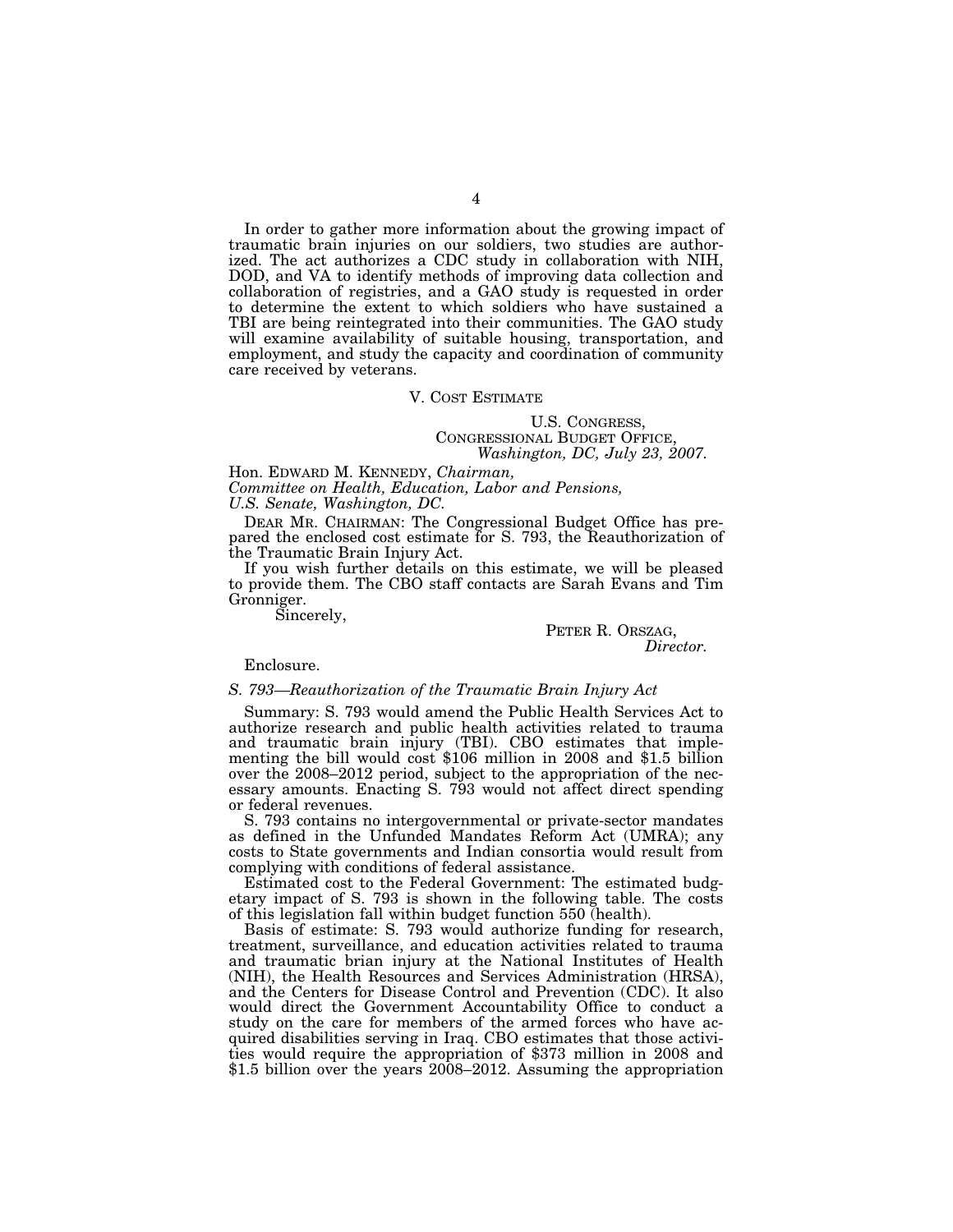|         |  | of necessary amounts, CBO estimates that implementing S. 793          |  |  |  |  |  |
|---------|--|-----------------------------------------------------------------------|--|--|--|--|--|
|         |  | would cost \$106 million in 2008 and \$1.5 billion over the $2008-12$ |  |  |  |  |  |
| period. |  |                                                                       |  |  |  |  |  |

|                                   | By fiscal year, in millions of dollars- |      |      |      |      |      |  |
|-----------------------------------|-----------------------------------------|------|------|------|------|------|--|
|                                   | 2007                                    | 2008 | 2009 | 2010 | 2011 | 2012 |  |
| SPENDING SUBJECT TO APPROPRIATION |                                         |      |      |      |      |      |  |
| Spending Under Current Law:       |                                         |      |      |      |      |      |  |
|                                   | 366                                     |      |      |      |      |      |  |
|                                   | 367                                     | 263  | 59   |      |      |      |  |
| Proposed Changes:                 |                                         |      |      |      |      |      |  |
|                                   |                                         | 373  | 381  | 390  | 397  | 6    |  |
|                                   |                                         | 106  | 315  | 370  | 386  | 285  |  |
| Spending Under S. 793:            |                                         |      |      |      |      |      |  |
|                                   | 366                                     | 373  | 381  | 390  | 397  | 6    |  |
|                                   | 367                                     | 369  | 374  | 381  | 390  | 285  |  |

1 The 2007 level is the amount appropriated for that year for research and other federal activities related to traumatic brain injury.

The NIH estimates that it will allocate \$352 million for traumarelated activities in fiscal year 2007. S. 793 would authorize the appropriation of such sums as are necessary for those activities over the 2008–11 period. Based on historical program expenditures at NIH and adjusting for inflation, CBO estimates that NIH would require the appropriation of \$359 million for 2008 and \$1.5 billion over the  $2008-12$  period to conduct the authorized activities. Implementing those programs would cost \$101 million in 2008 and \$1.4 billion over the 2008–12 period, assuming appropriation of the necessary amounts.

HRSA allocated \$9 million in 2007 for grants to States to expand access to care and protection services for TBI. S. 793 would authorize the appropriation of such sums as are necessary for those activities over the 2008–11 period, and would expand the program to allow consortia of American Indians to receive such grants. Based on historical spending of the programs, CBO estimates that the agency would require the appropriation of \$9 million in 2008 and \$38 million over the 2008–11 period to carry out activities specified by the bill. CBO estimates that implementing those provisions of S. 793 would cost \$3 million in 2008 and \$34 million over the 2007–11 period, assuming appropriation of necessary amounts and that future rates of spending resemble historical patterns for similar activities.

In 2007, the Centers for Disease Control and Prevention allocated \$5 million for TBI-related activities, including grants to States' TBI surveillance programs and educational activities. S. 793 would authorize the appropriation of necessary amounts for those and other TBI-related activities, which CBO estimates would require \$5 million in 2008 and \$29 million over the 2008–12 period. Based on historical spending patterns for those activities, and assuming appropriation of necessary amounts, CBO estimates that implementing S. 793's CDC provisions would cost \$2 million in 2008 and \$23 million over the 2008–12 period.

Intergovernmental and private-sector impact: S. 793 contains no intergovernmental or private-sector mandates as defined in UMRA. State governments and Indian consortia would benefit from grant funding authorized by the bill. Any costs incurred by those entities to qualify for such grants would be incurred voluntarily as conditions of Federal assistance.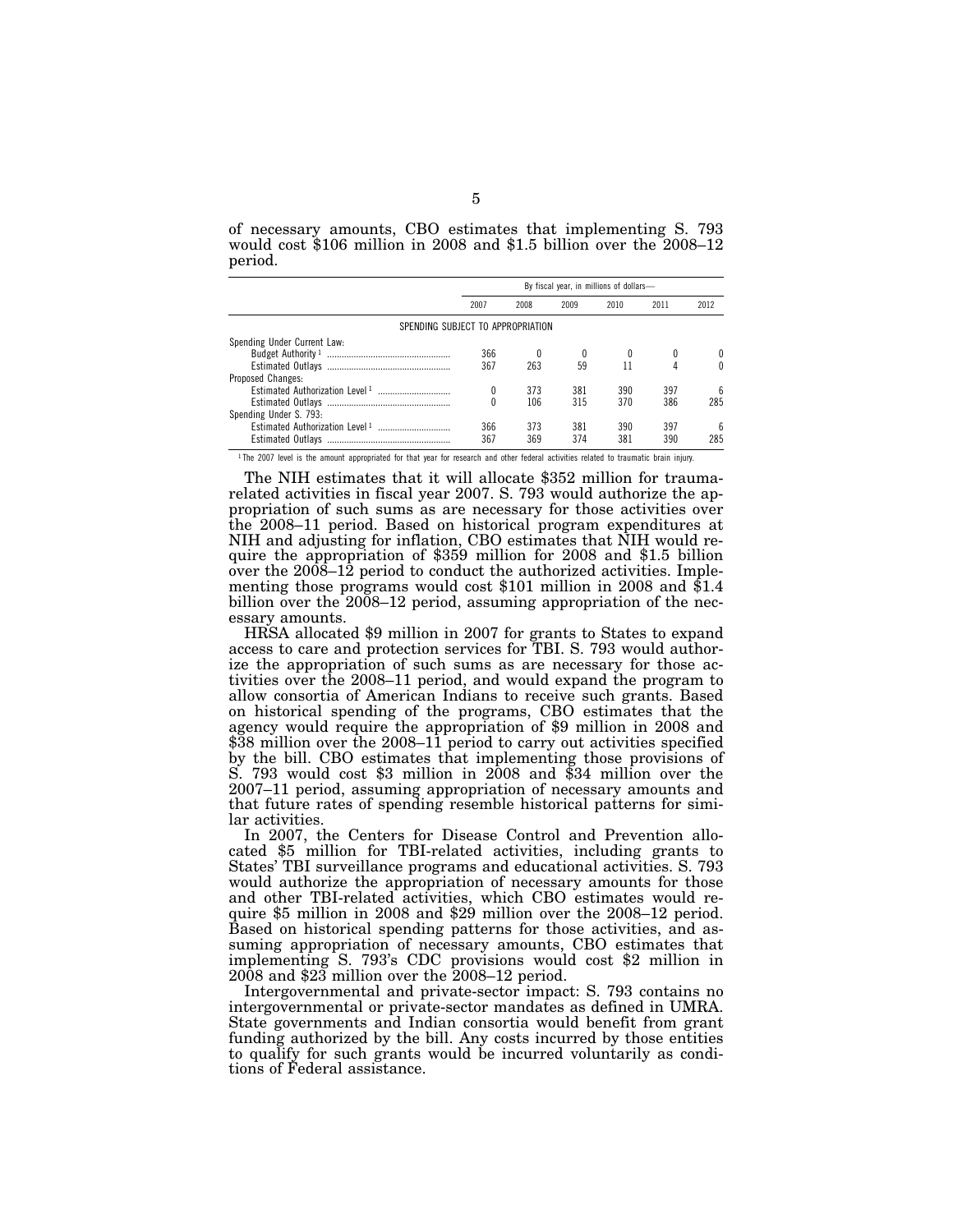Estimate prepared by: Federal Costs: Sarah Evans and Tim Gronniger; Impact on state, local, and tribal governments: Lisa Ramirez-Branum; Impact on the private sector: Morgan Hanger.

Estimate approved by: Peter H. Fontaine, Deputy Assistant Director for Budget Analysis.

## VI. REGULATORY IMPACT STATEMENT

Pursuant to the requirements of paragraph 11(b) of Rule XXVI of the Standing Rules of the Senate, the committee has determined that the bill will not have a significant regulatory impact.

## VII. APPLICATION OF LAW TO THE LEGISLATIVE BRANCH

The committee has determined there is no impact of this law on the legislative branch.

### VIII. SECTION-BY-SECTION ANALYSIS

### *Section 1. Short title*

Section 1 specifies the short title of the legislation as the Reauthorization of the Traumatic Brain Injury Act.

## *Section 2. Conforming amendments relating to restructuring*

Section 2 re-designates (1) Section 393B as section 393A;

(2) Section 393A as section 393B; and

(3) Section 393B as section 393C, so that Traumatic Brain Injury sections follow and are not interrupted by the rape prevention provision of PHSA.

## *Section 3. Traumatic Brain Injury Programs of the Centers for Disease Control and Prevention*

Section 3 amends part J of Title III of the Public Health Service Act as re-designated (42 U.S.C. 280b–1b) authorize the dissemination of information related to TBI and its secondary conditions upon an individual's discharge from hospitals and emergency centers.

Section 393C of the Public Health Service Act, as re-designated (42 U.S.C. 280B et seq), is amended to change the section heading to the ''National Program for Brain Injury Surveillance and Registries.'' This section authorizes grants to States or their designees to develop or operate the State's TBI surveillance system or registry to determine the incidence and prevalence of TBI. The Secretary is authorized to ensure the uniformity of reporting information. It also directs individuals with TBI to be linked with academic institutions to conduct applied research that will support the development of such surveillance systems and registries as necessary.

This section also authorizes a new CDC study in collaboration with the National Institutes of Health, the Department of Defense, and the Department of Veteran's Affairs to examine methods of improving data collection and collaboration between civilian and military registries, as well as development of diagnostic tools and treatments for traumatic brain injuries.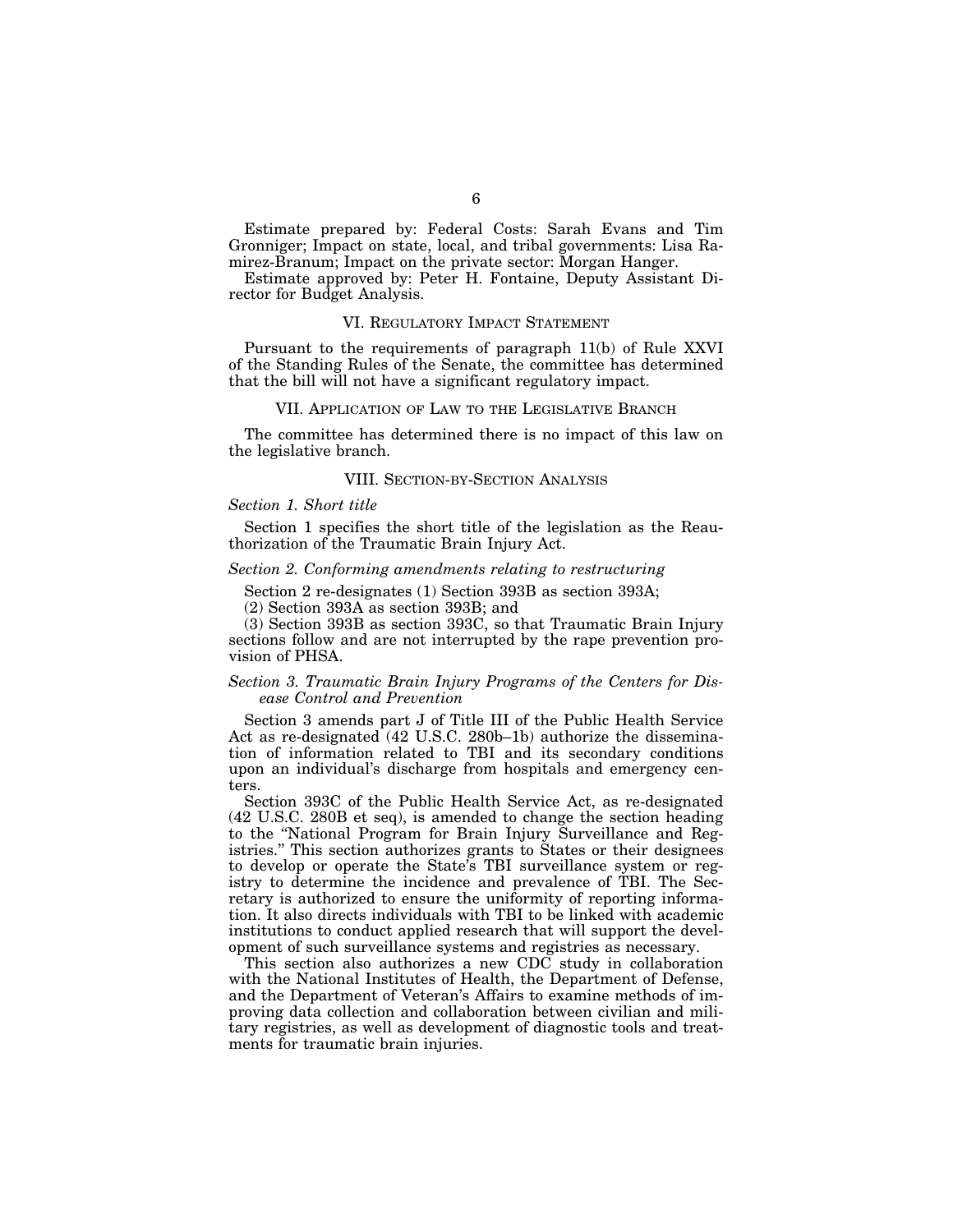## *Section 4. Study of traumatic brain injury*

Section 4 authorizes the CDC to conduct a study in coordination with the NIH to examine aspects of TBI. Aspects include determining the incidence and prevalence of TBI in all age groups; collecting, maintaining and reporting national trends; identifying interventions used for rehabilitation and their effectiveness; analyzing the adequacy of existing measures of outcomes and knowledge of factors influencing differential outcomes; and developing guidelines for patient rehabilitation after TBI.

The report shall be submitted to Congress no later than 3 years after the date of enactment.

## *Section 5. Traumatic Brain Injury Programs of the National Institutes of Health*

Section 5 reauthorizes the current grant program to conduct basic and clinical research on trauma, including diagnosis treatment rehabilitation, and general management of trauma and TBI.

This section authorizes such sums as may be necessary for each of the fiscal years 2008–11.

## *Section 6. Traumatic Brain Injury Programs of all Health Resources and Service Administration*

Section 6 reauthorizes the Secretary to award grants to States, and authorizes the Secretary to award grants to the American Indian consortium, for the purpose of carrying out projects to improve access to health and other services regarding TBI.

This section authorizes the Secretary to submit to the committees of jurisdiction no less than biennially, a report describing the findings, and results of the programs established under this section.

Definitions in this section include American Indian consortium and TBI.

Grants are authorized for such sums as may be necessary for each of the fiscal years 2008 through 2011.

This section authorizes the Secretary to award grants to protection and advocacy systems for the purpose of enabling such systems to provide services to individuals with TBI.

This section directs the Administration to pay directly to any protection and advocacy system that complies with the provisions of this section, no later than October 1.

This section requires the Administrator of Health Resources Service Administration and the Commissioner of the Administration of Developmental Disabilities to enter into an agreement to coordinate the collection of data by the Administrator and the Commissioner regarding protection and advocacy services.

This section requires for any fiscal year for which the amount appropriated is \$6 million or greater, the Administrator to use 2 percent of such amount to make a grant to an eligible national association for providing training and technical assistance for protection and advocacy systems.

In this section, eligible national association means a national association with demonstrated experience in providing training and technical assistance to protection and advocacy systems.

This section clarifies that protection and advocacy systems are allowed the same authorities as such a system would for the pur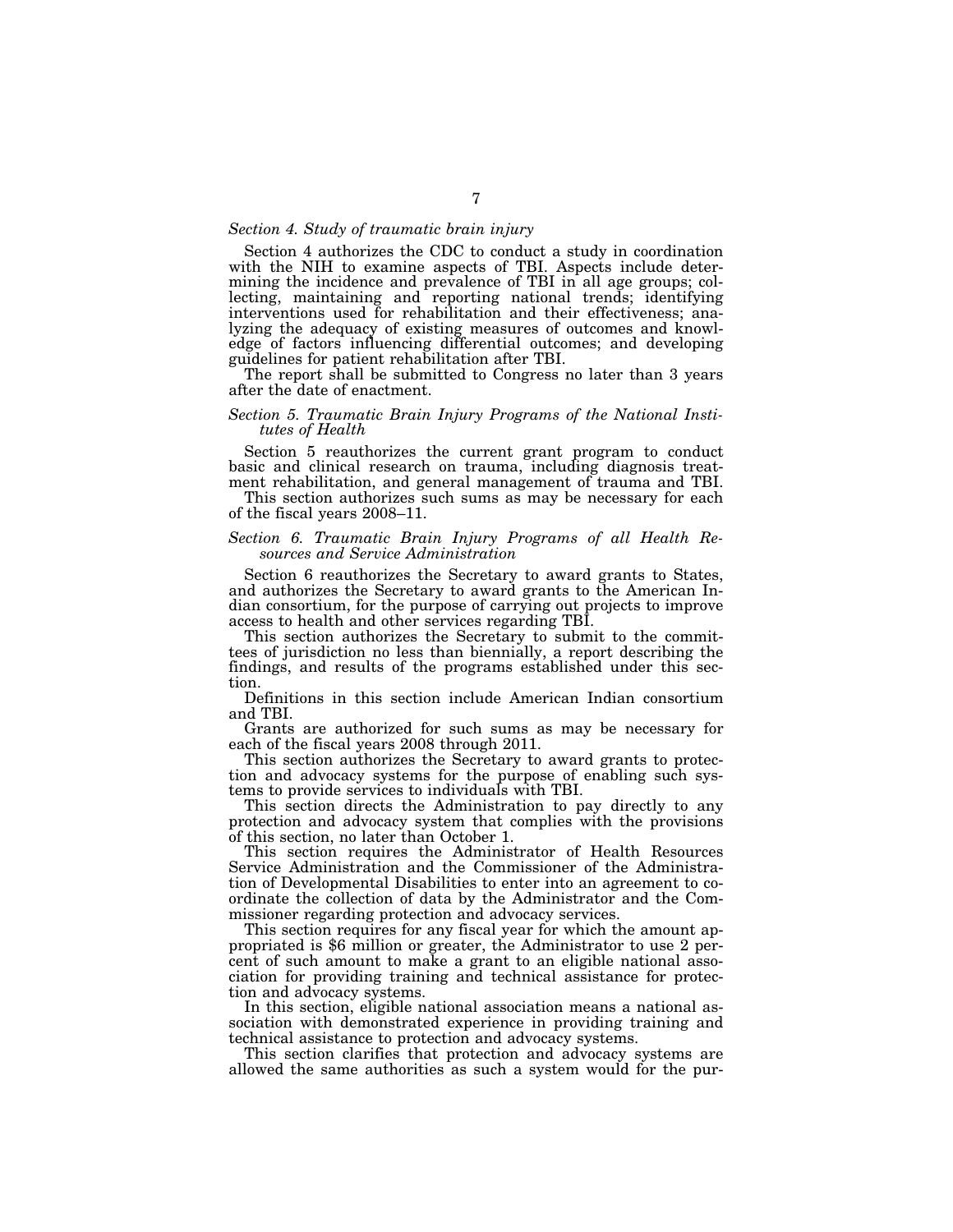pose of providing services under subtitle C of the Developmental Disabilities Assistance and Bill of Rights Act of 2000.

## *Section 7. GAO study with respect to members of the armed forces*

This section requires a new GAO study to examine soldiers' reintegration into their communities following a traumatic brain injury. Factors to be studied include availability of housing, transportation, employment, and the capacity of community care systems and the coordination of care received. The section requires that a report to Congress be submitted within 180 days of enactment of the act.

## IX. CHANGES IN EXISTING LAW

In compliance with rule XXVI paragraph 12 of the Standing Rules of the Senate, the following provides a print of the statute or the part or section thereof to be amended or replaced (existing law proposed to be omitted is enclosed in black brackets, new matter is printed in italic, existing law in which no change is proposed is shown in roman):

## **PUBLIC HEALTH SERVICE ACT**

\* \* \* \* \* \* \*

## PART J—PREVENTION AND CONTROL OF INJURIES

SEC. 393.  $[280b-1a]$  (a) \* \* \*

\* \* \* \* \* \* \*

## SEC. [393B] 393A. [280b-1c] USE OF ALLOTMENTS FOR RAPE PREVEN-**TION EDUCATION.**

(a) Permitted use.— $* * *$ 

\* \* \* \* \* \* \*

## PREVENTION OF TRAUMATIC BRAIN INJURY

SEC. [393A] 393B. [280b–1b] (a) IN GENERAL.—\* \* \* (b) CERTAIN ACTIVITIES.—Activities under subsection (a) may include—  $(1)$  \*

\* \* \* \* \* \* \*  $(3)$  \* \* \*  $(A)$  \* \* \*  $(i)$ 

> (ii) information relating to traumatic brain injury and the sequelae of secondary conditions arising from traumatic brian injury upon discharge from hospitals and trauma centers] *from hospitals and emergency departments*; and

\* \* \* \* \* \* \*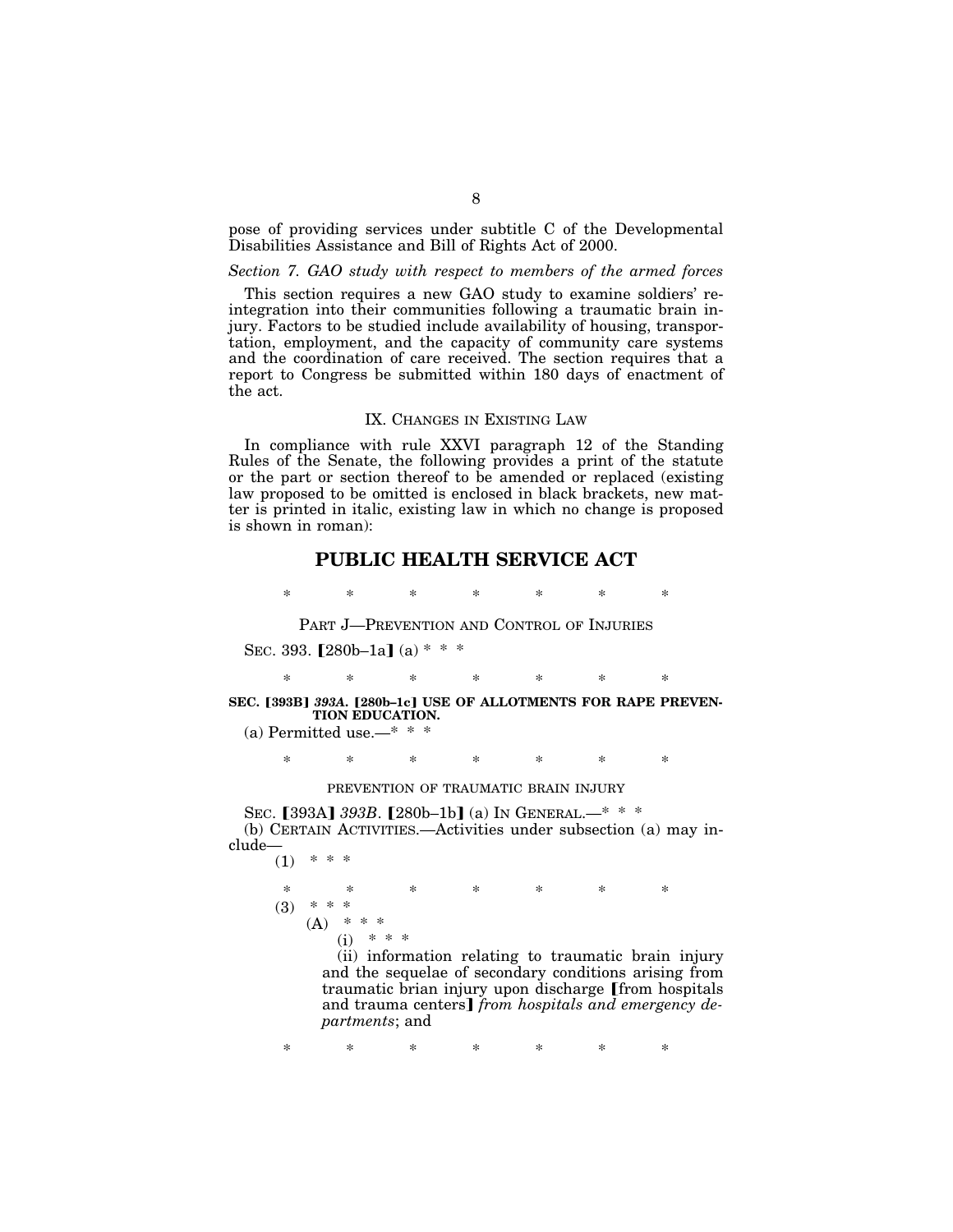## NATIONAL PROGRAM FOR TRAUMATIC BRAIN INJURY SURVEILLANCE AND REGISTRIES

SEC. [393B] 393C [280b–1d] (a) IN GENERAL.—The Secretary, acting through the Director of the Centers for Disease Control and Prevention, [may make grants to States or their designees to operate the State's traumatic brain injury registry, and to academic institutions to conduct applied research that will support the development of such registries, to collect data concerning—] may make *grants to States or their designees to develop or operate the State's traumatic brain injury surveillance system or registry to determine the incidence and prevalence of traumatic brain injury and related disability, to ensure the uniformity of reporting under such system or registry, to link individuals with traumatic brain injury to services and supports, and to link such individuals with academic institutions to conduct applied research that will support the development of such surveillance systems and registries as may be necessary. A surveillance system or registry under this section shall provide for the collection of data concerning*—

\* \* \* \* \* \* \* *(b) Not later than 18 months after the date of enactment of the Reauthorization of the Traumatic Brain Injury Act, the Secretary, acting through the Director of the Centers for Disease Control and Prevention and the Director of the National Institutes of Health and in consultation with Secretary of Defense and the Secretary of Veterans Affairs, shall submit to the relevant committees of Congress a report that contains the findings derived from an evaluation concerning activities and procedures that can be implemented by the Centers for Disease Control and Prevention, the Department of Defense, and the Department of Veterans Affairs to improve the collection and dissemination of compatible epidemiological studies on the incidence and prevalence of traumatic brain injury in the military and veterans populations who return to civilian life. The report shall include recommendations on the manner in which such agencies can further collaborate on the development and improvement of traumatic brain injury diagnostic tools and treatments.* 

#### *SEC. 393C–1. STUDY ON TRAUMATIC BRAIN INJURY.*

*(a) STUDY.—The Secretary, acting through the Director of the Centers for Disease Control and Prevention with respect to paragraph (1) and the Director of the National Institutes of Health with respect to paragraphs (2) and (3), shall conduct a study with respect to traumatic brain injury for the purpose of carrying out the following:* 

*(1) In collaboration with appropriate State and local healthrelated agencies—*

*(A) determining the incidence of traumatic brain injury and prevalence of traumatic brain injury related disability and the clinical aspects of the disability in all age groups and racial and ethnic minority groups in the general population of the United States, including institutional settings, such as nursing homes, correctional facilities, psychiatric hospitals, child care facilities, and residential institutes for people with developmental disabilities; and* 

*(B) reporting national trends in traumatic brain injury.*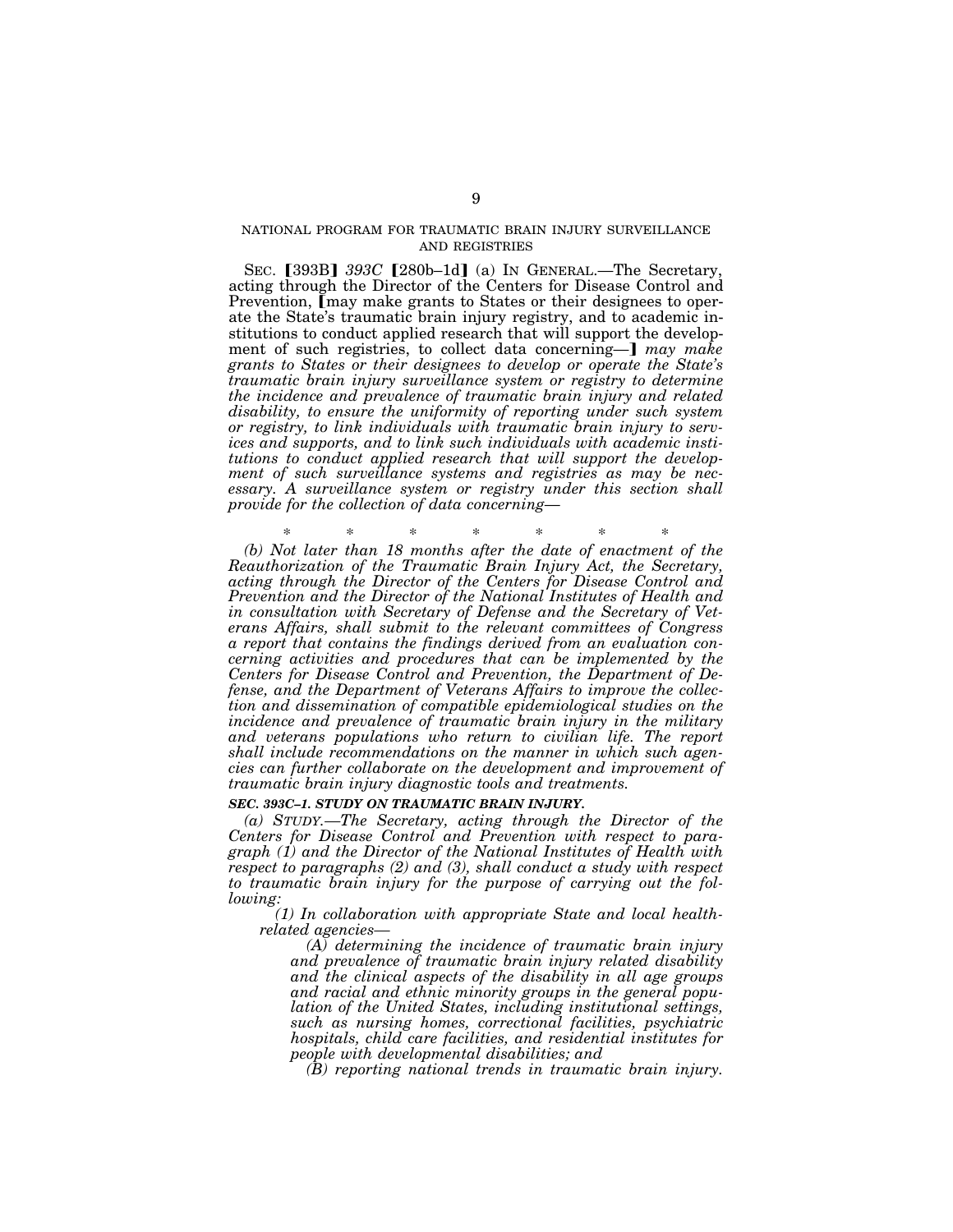*(2) Identifying common therapeutic interventions which are used for the rehabilitation of individuals with such injuries, and, subject to the availability of information, including an analysis of—*

*(A) the effectiveness of each such intervention in improving the functioning, including return to work or school and community participation, of individuals with brain injuries;* 

*(B) the comparative effectiveness of interventions employed in the course of rehabilitation of individuals with brain injuries to achieve the same or similar clinical outcome; and* 

*(C) the adequacy of existing measures of outcomes and knowledge of factors influencing differential outcomes.* 

*(3) Identifying interventions and therapies that can prevent or remediate the development of secondary neurologic conditions related to traumatic brain injury.* 

*(4) Developing practice guidelines for the rehabilitation of traumatic brain injury at such time as appropriate scientific research becomes available.* 

*(b) DATES CERTAIN FOR REPORTS.—Not later than 3 years after the date of the enactment of the Reauthorization of the Traumatic Brain Injury Act, the Secretary shall submit to the Congress a report describing findings made as a result of carrying out subsection (a).* 

*(c) DEFINITION.—For purposes of this section, the term 'traumatic brain injury' means an acquired injury to the brain. Such term does not include brain dysfunction caused by congenital or degenerative disorders, nor birth trauma, but may include brain injuries caused by anoxia due to trauma including near drowning. The Secretary may revise the definition of such term as the Secretary determines necessary.* 

### **Part E—Miscellaneous Programs 1**

SEC. 1251. [300D-51] RESIDENCY TRAINING PROGRAMS IN EMER-**GENCY MEDICINE.** 

## \* \* \* \* \* \* \* **SEC. 1252. [300D-52] STATE GRANTS FOR DEMONSTRATION PROJECTS REGARDING TRAUMATIC BRAIN INJURY.**

(a) IN GENERAL.—The Secretary, acting through the Administrator of the Health Resources and Services Administration, [may make grants to States] may make grants to States and American *Indian consortia* for the purpose of carrying out projects to improve access to [health and other services] *rehabilitation and other services* regarding traumatic brain injury.

(b) STATE ADVISORY BOARD.—

(1) IN GENERAL.—The Secretary may make a grant under subsection (a) only if the [State] State or American Indian *consortium* involved agrees to establish an advisory board within the appropriate health department of the **[State]** State *or American Indian consortium* or within another department as designated by the chief executive officer of the **State** *State or American Indian consortium*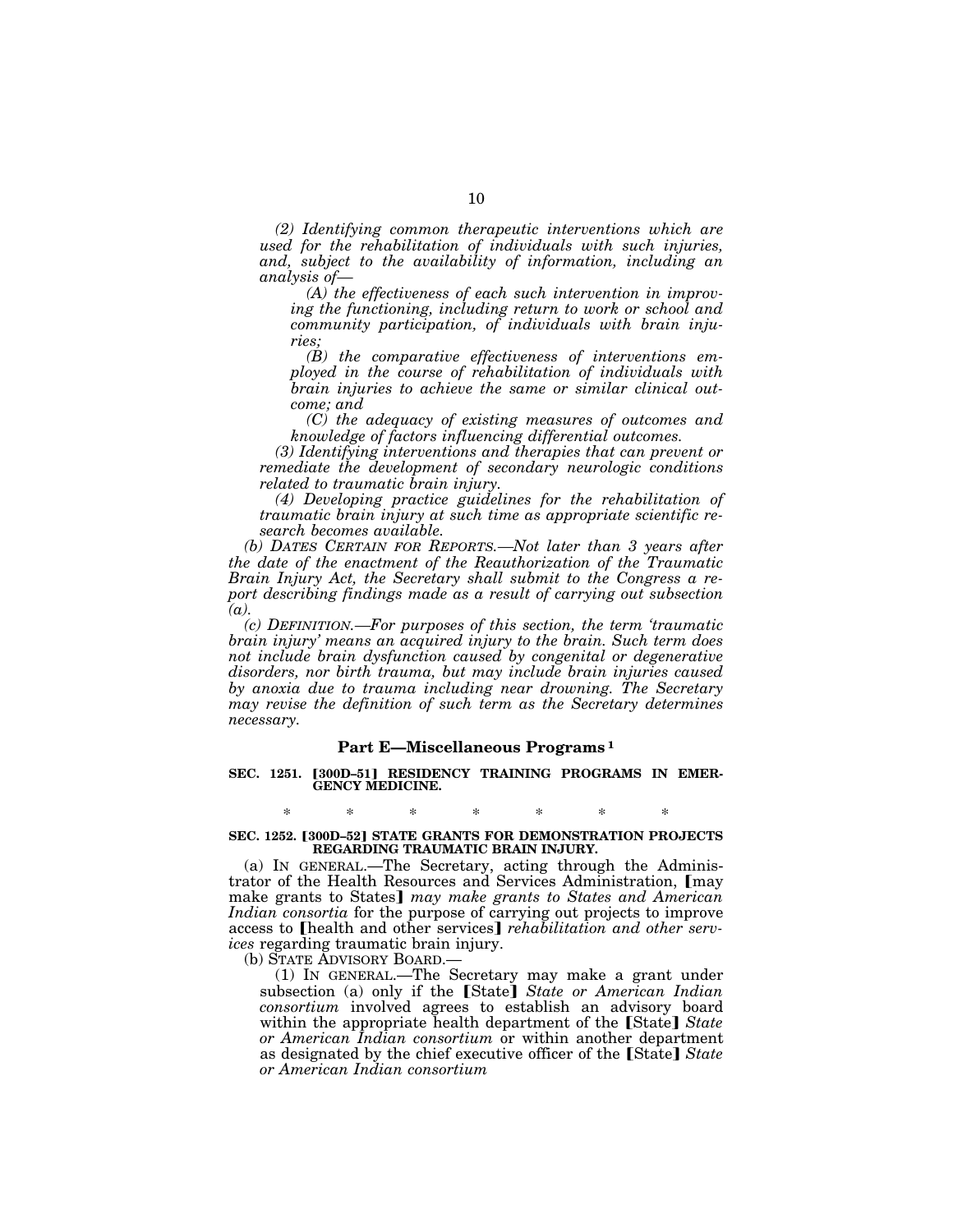(2) FUNCTIONS.—An advisory board established under paragraph (1) shall advise and make *recommendations* to the State] *recommendations to the State or American Indian consortium* on ways to improve services coordination regarding traumatic brain injury. Such advisory boards shall encourage citizen participation through the establishment of public hearings and other types of community outreach programs. In developing recommendations under this paragraph, such boards shall consult with Federal, State, and local governmental agencies and with citizens groups and other private entities.

 $(3)$  COMPOSITION.—\*  $(A) * * * *$ 

(i) the corresponding [State] State or American In*dian consortium* agencies involved;

 $(ii) * *$ 

(iii) other disability advisory or planning groups within the [State] State or American Indian consor*tium*;

(iv) members of an organization or foundation representing individuals with traumatic brain injury in that **[State]** State or American Indian consortium;

and<br>(c) MATCHING FUNDS.-

 $(1)$  In GENERAL.—With respect to the costs to be incurred by a **[State]** *State or American Indian consortium* in carrying out the purpose described in subsection (a), the Secretary may make a grant under such subsection only if the [State] *State or American Indian consortium* agrees to make available non-Federal contributions toward such costs in an amount that is not less than \$1 for each \$2 of Federal funds provided under the grant.

\* \* \* \* \* \* \* (e) CONTINUATION OF PREVIOUSLY AWARDED DEMONSTRATION PROJECTS.—[A State that received a grant under this section prior to the date of the enactment of the Children's Health Act of 2000 may compete for new project grants under this section after such date of the enactment.] A State or American Indian consortium *that received a grant under this section prior to the date of the enactment of the Reauthorization of the Traumatic Brain Injury Act may complete the activities funded by the grant.* 

(f) USE OF [STATE] AND AMERICAN INDIAN CONSORTIUM *GRANTS.*—

(1) COMMUNITY SERVICES AND SUPPORTS.—A [State] State or *American Indian consortium* shall (directly or through awards of contracts to nonprofit private entities) use amounts received under a grant under this section for the following:

 $(A) * * * *$ 

\* \* \* \* \* \* \*  $(i) * * *$ 

(ii) shall be designed for [children and other individuals¿ *children, youth, and adults* with traumatic brain injury.

\* \* \* \* \* \* \*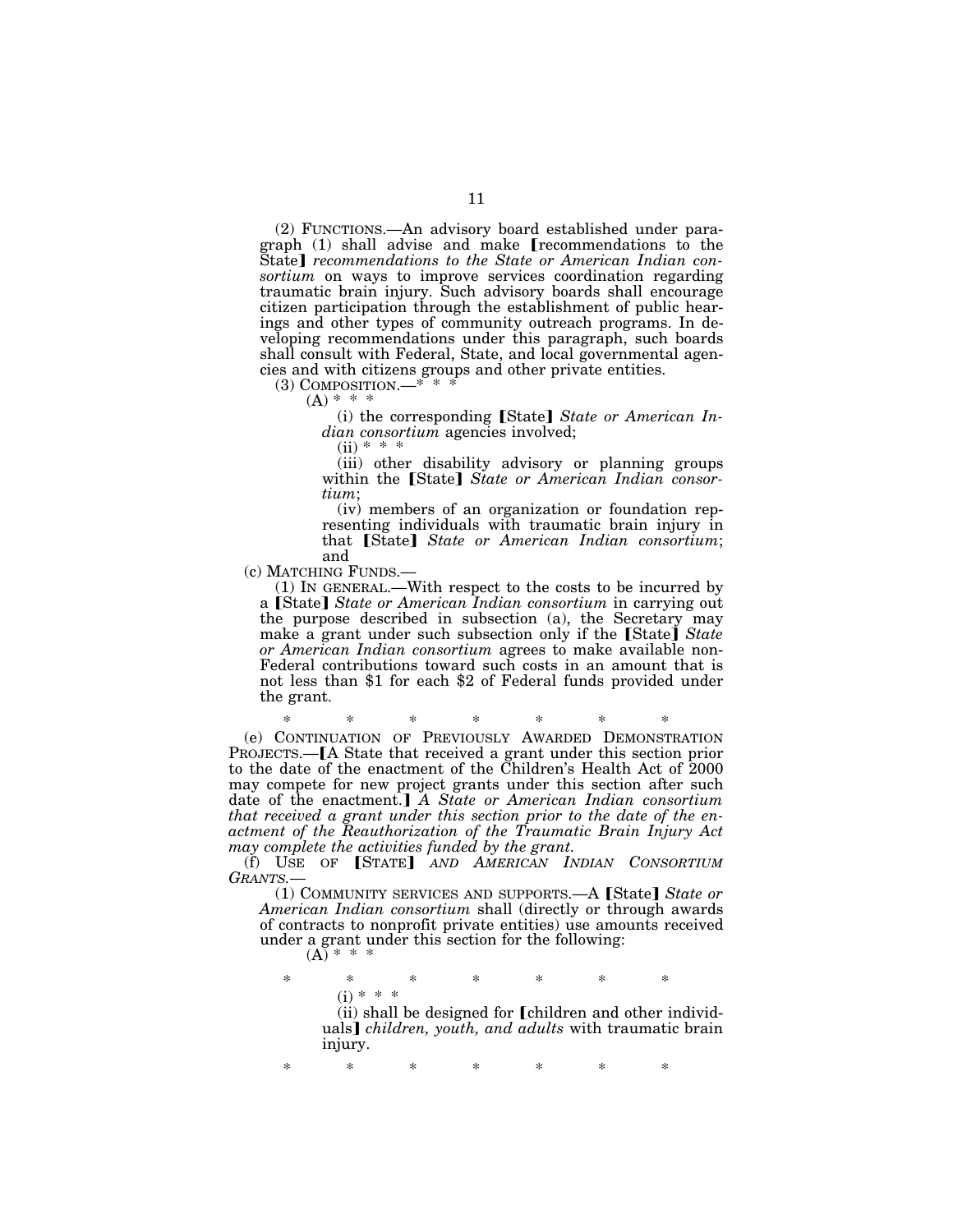(E) To support other needs identified by the advisory board under subsection (b) for the [State] *State or American Indian consortium* involved.<br>(2) BEST PRACTICES.—

(A) IN GENERAL.—**[State]** State or American Indian con*sortium* services and supports provided under a grant under this section shall reflect the best practices in the field of traumatic brain injury, shall be in compliance with title II of the Americans with Disabilities Act of 1990, and shall be supported by quality assurance measures as well as state-of-the-art health care and integrated community supports, regardless of the severity of injury.

 $(B)$  DEMONSTRATION BY STATE AGENCY.—The [State] *State or American indian consortium* agency responsible for administering amounts received under a grant under this section shall demonstrate that it has obtained knowledge and expertise of traumatic brain injury and the unique needs associated with traumatic brain injury.

(3) STATE CAPACITY BUILDING.—A [State] State or American *Indian consortium* may use amounts received under a grant under this section to-<br>(A)  $*$   $*$   $*$ 

\* \* \* \* \* \* \* (E) tailor existing [State] State or American Indian con*sortium* systems to provide accommodations to the needs of individuals with brain injury (including systems administered by the [State] State or American Indian consortium departments responsible for health, mental health, labor/ employment, education, mental retardation/developmental disorders, transportation, and correctional systems);

(F) improve data sets coordinated across systems and other needs identified by a [State] State or American In*dian consortium* plan supported by its advisory council; and

 $(h)$  REPORT.—[Not later than 2 years after the date of the enactment of this section, the Secretary] *Not less than biennially, the Secretary* shall submit to the Committee on [Commerce of the House of Representatives, and to the Committee on Labor and Human Resources¿ *Energy and Commerce of the House of Representatives, and to the Committee on Health, Education, Labor, and Pensions* of the Senate, a report describing the findings and results of the programs established under this section, *and section 1253* including measures of outcomes and consumer and surrogate satisfaction.

 $\lceil$ (i) DEFINITION.—For purposes of this section, the term "traumatic brain injury'' means an acquired injury to the brain. Such term does not include brain dysfunction caused by congenital or degenerative disorders, nor birth trauma, but may include brain injuries caused by anoxia due to trauma. The Secretary may revise the definition of such term as the Secretary determines necessary, after consultation with States and other appropriate public or nonprofit private entities.]

*(i) DEFINITIONS.—For purposes of this section:* 

*(1) The terms ''American Indian consortium'' and ''State'' have the meanings given to those terms in section 1253.*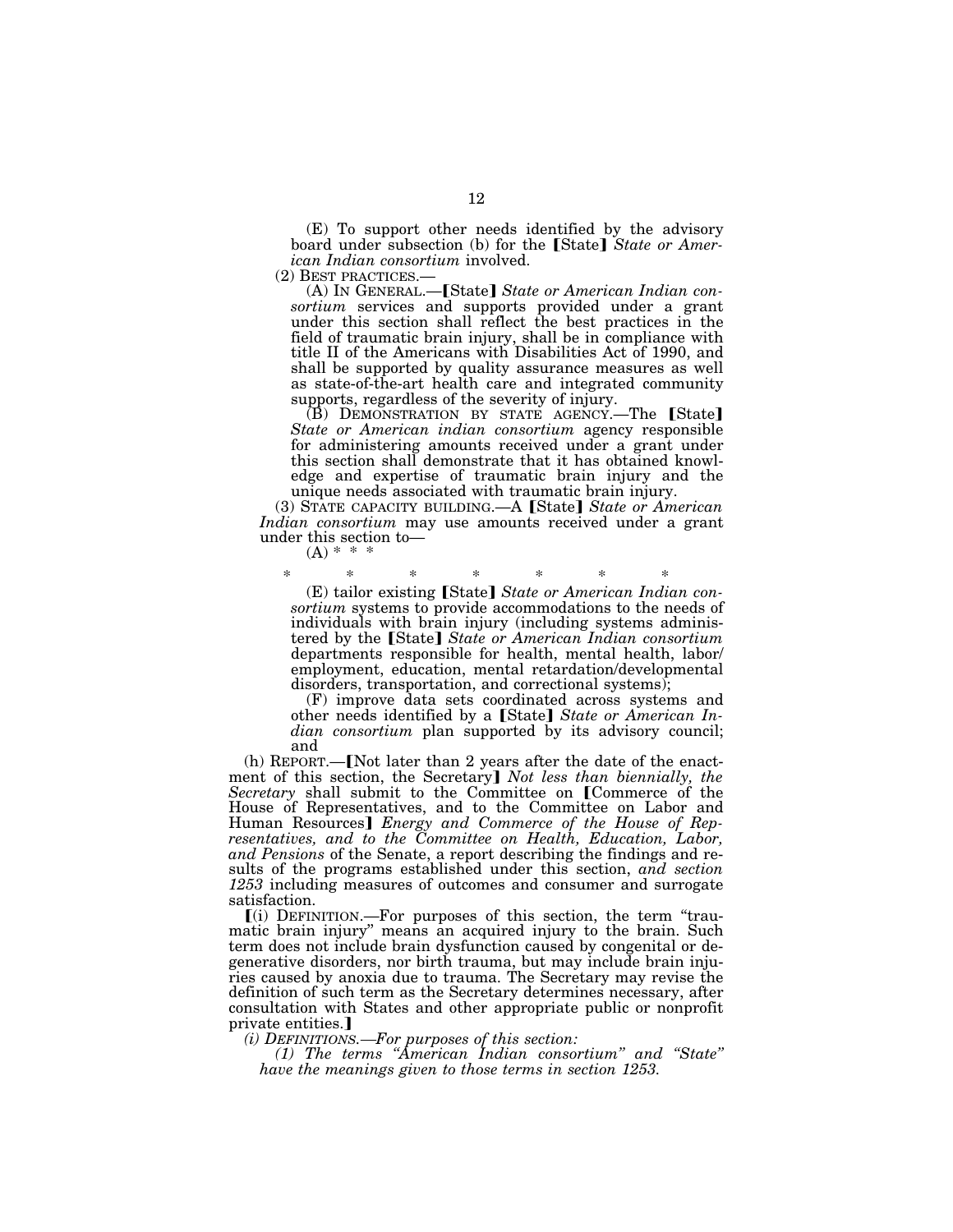*(2) The term ''traumatic brain injury'' means an acquired injury to the brain. Such term does not include brain dysfunction caused by congenital or degenerative disorders, nor birth trauma, but may include brain injuries caused by anoxia due to trauma. The Secretary may revise the definition of such term as the Secretary determines necessary, after consultation with States and other appropriate public or non-profit private entities.* 

(j) AUTHORIZATION OF APPROPRIATIONS.—For the purposes of carrying out this section, there are authorized to be appropriated such sums as may be necessary for each of the fiscal years 2001 through 2005 *and such sums as may be necessary for each of the fiscal years 2008 through 2011.* 

## \* \* \* \* \* \* \* **SEC. 1253. [300d-53] STATE GRANTS FOR PROTECTION AND ADVOCACY SERVICES.**

- (a) In GENERAL.— $*$  \*
- \* \* \* \* \* \* \* (d) APPROPRIATIIONS LESS THAN \$2,700,000.—

(1) IN GENERAL.—With respect to any fiscal year in which the amount appropriated under [subsection (i)] *subsection (l)* to carry out this section is less than \$2,700,000, the Administrator shall make grants from such amount to individual protection and advocacy systems within States to enable such systems to plan for, develop outreach strategies for, and carry out services authorized under this section for individuals with traumatic brain injury.

 $(2) * *$ 

(e) APPROPRIATIONS OF \$2,700,000 OR MORE.—

(1) POPULATION BASIS.—Except as provided in paragraph (2), with respect to each fiscal year in which the amount appropriated under  $[subsection (i)]$  *subsection (l)* to carry out this section is \$2,700,000 or more, the Administrator shall make a grant to a protection and advocacy system within each State.

(2) AMOUNT.—The amount of a grant provided to a system under paragraph  $(1)$  shall be equal to an amount bearing the same ratio to the total amount appropriated for the fiscal year involved under [subsection (i)]  $\overline{subsection}$  (*l*) as the population of the State in which the grantee is located bears to the population of all States.

 $(3) *$ 

\* \* \* \* \* \* \* (4) INFLATION ADJUSTMENT.—For each fiscal year in which the total amount appropriated under [subsection (i)]  $sub$ *section (l)* to carry out this section is \$5,000,000 or more, and such appropriated amount exceeds the total amount appropriated to carry out this section in the preceding fiscal year, the Administrator shall increase each of the minimum grants amount described in subparagraphs (A) and (B) of paragraph (3) by a percentage equal to the percentage increase in the total amount appropriated under  $[$ subsection (i) $]$  *subsection (l)* to carry out this section between the preceding fiscal year and the fiscal year involved.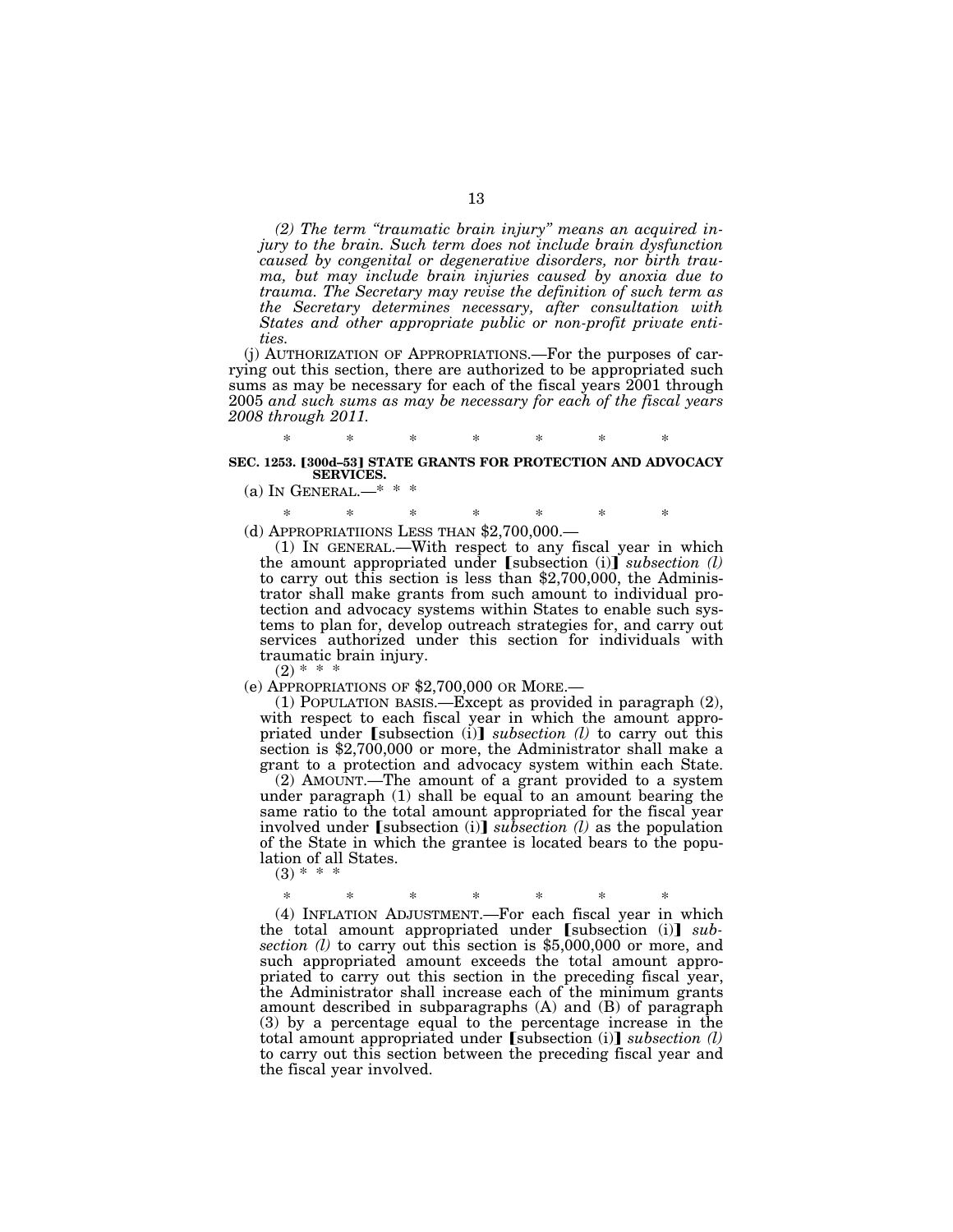$(f) * * * *$ 

(g) DIRECT PAYMENT.—Notwithstanding any other provision of law, *each fiscal year not later than October 1,* the Administrator shall pay directly to any protection and advocacy system that complies with the provisions of this section, the total amount of the grant for such system, unless the system provides otherwise for such payment.

 $(h) * * *$ 

\* \* \* \* \* \* \*

*(i) DATA COLLECTION.—The Administrator of the Health Resources and Services Administration and the Commissioner of the Administration on Developmental Disabilities shall enter into an agreement to coordinate the collection of data by the Administrator and the Commissioner regarding protection and advocacy services.* 

*(j) TRAINING AND TECHNICAL ASSISTANCE.— (1) GRANTS.—For any fiscal year for which the amount ap- propriated to carry out this section is \$6,000,000 or greater, the Administrator shall use 2 percent of such amount to make a grant to an eligible national association for providing for training and technical assistance to protection and advocacy systems.* 

*(2) DEFINITION.—In this subsection, the term ''eligible national association'' means a national association with demonstrated experience in providing training and technical assistance to protection and advocacy systems.* 

*(k) SYSTEM AUTHORITY.—In providing services under this section, a protection and advocacy system shall have the same authorities, including access to records, as such system would have the purposes of providing services under subtitle C of the Developmental Disabilities Assistance and Bill of Rights Act of 2000.* 

[(i)] (l) AUTHORIZATION OF APPROPRIATIONS.—There are authorized to be appropriated to carry out this section \$5,000,000 for fiscal year 2001, and such sums as may be necessary for each of the fiscal years 2002 through  $[2005]$  *2011*.<br> $[(j)]$  *(m)* DEFINITIONS.—In this section:

\* \* \* \* \* \* \*

### TITLE XII—TRAUMA CARE

PART A—GENERAL AUTHORITY AND DUTIES OF SECRETARY

\* \* \* \* \* \* \*

PART F—INTERAGENCY PROGRAM FOR TRAUMA RESEARCH

#### **SEC. 1261. [300d-61] ESTABLISHMENT OF PROGRAM.**

(a) In GENERAL.—\* \* \*

(b) PLAN FOR PROGRAM.—

 $(1)$  In GENERAL.—\* \* \*

(2) SUBMISSION TO CONGRESS.—Not later than December 1, 1993, the Director shall submit the plan required in paragraph (1) to the Committee on Energy and Commerce of the House of Representatives, and to the Committee on [Labor and Human Resources¿ *Health, Education, Labor, and Pensions* of the Senate, together with an estimate of the funds needed for